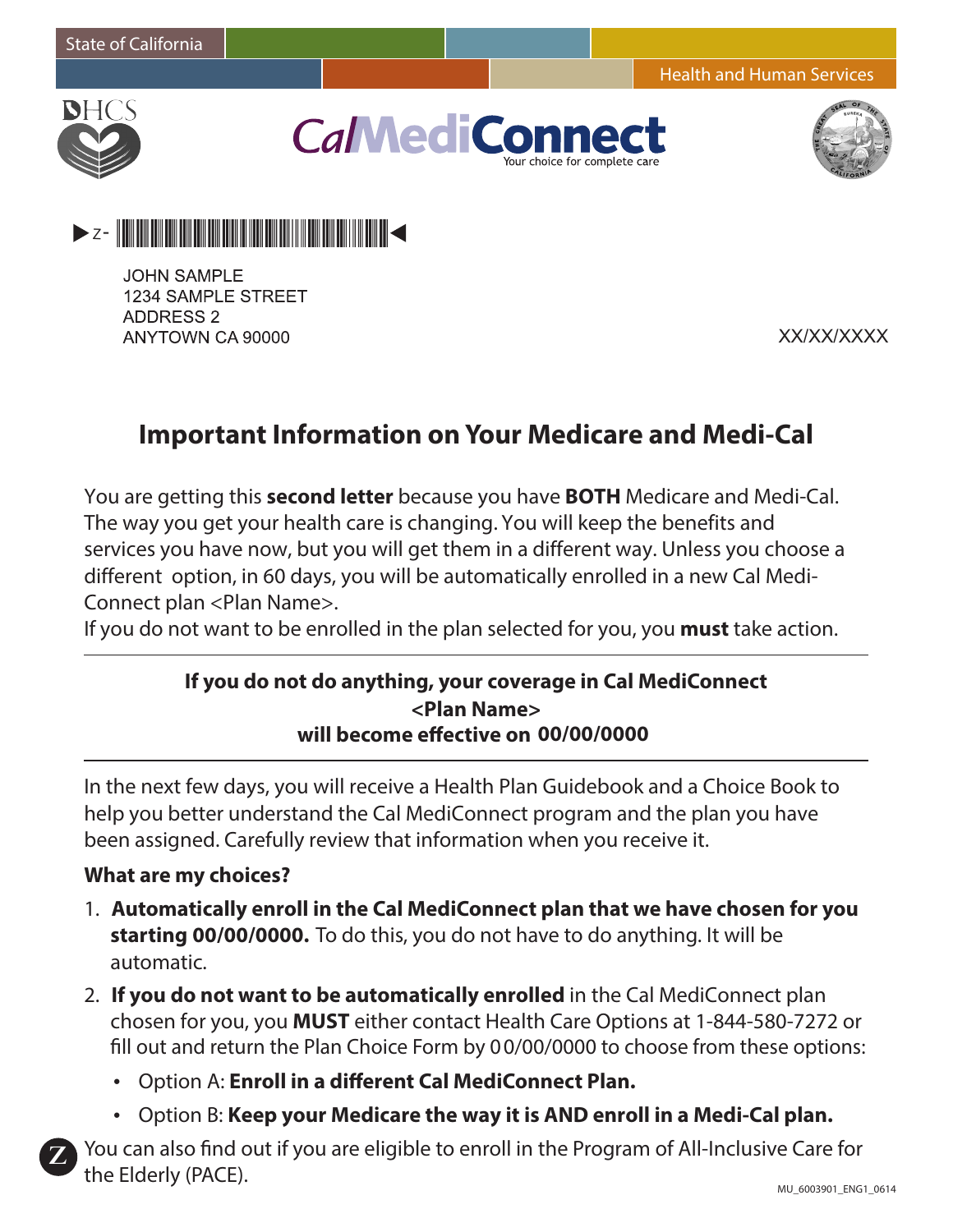# **What do my choices mean?**

## 1. **Automatically enroll in the Cal MediConnect plan This plan: <Plan Name>.**

- Has been chosen for you based on your past services and health care needs.
- Combines all of the Medicare and Medi-Cal benefits and services you receive now into a single plan.
- Gives additional transportation to medical services and vision benefits.
- Will not cost more than what you pay today for your Medicare and Medi-Cal benefits.
- Ensures Cal MediConnect doctors, specialists, and other approved providers will work together to get you the care you need.
	- If your doctor is not a part of the Cal MediConnect plan, you may have to choose a new doctor.
	- Other providers won't change, like those for Medi-Cal services such as In-Home Supportive Services (IHSS), Multipurpose Senior Services Program (MSSP), Community-Based Adult Services (CBAS), and nursing home care.
- 2. **If you do not want to be automatically enrolled** in the Cal MediConnect plan chosen for you, you **MUST** choose from these options:

## **Option A: Enroll in a different Cal MediConnect plan**

• If you want all of the benefits of having a Cal MediConnect plan, but you don't want to be automatically enrolled in the one we have chosen for you, you may select a different one. You will receive a Health Plan Guidebook to help you make your choice.

#### **Option B: Keep your Medicare the way it is now AND enroll in a Medi-Cal plan**

- If you choose to stay with regular Medicare, you still must choose a Medi-Cal plan to receive your Medi-Cal benefits.
- You will receive Medi-Cal services like In-Home Supportive Services (IHSS), Multipurpose Senior Services Program (MSSP), Community-Based Adult Services (CBAS), and nursing facility care through the Medi-Cal plan, if you qualify for these services.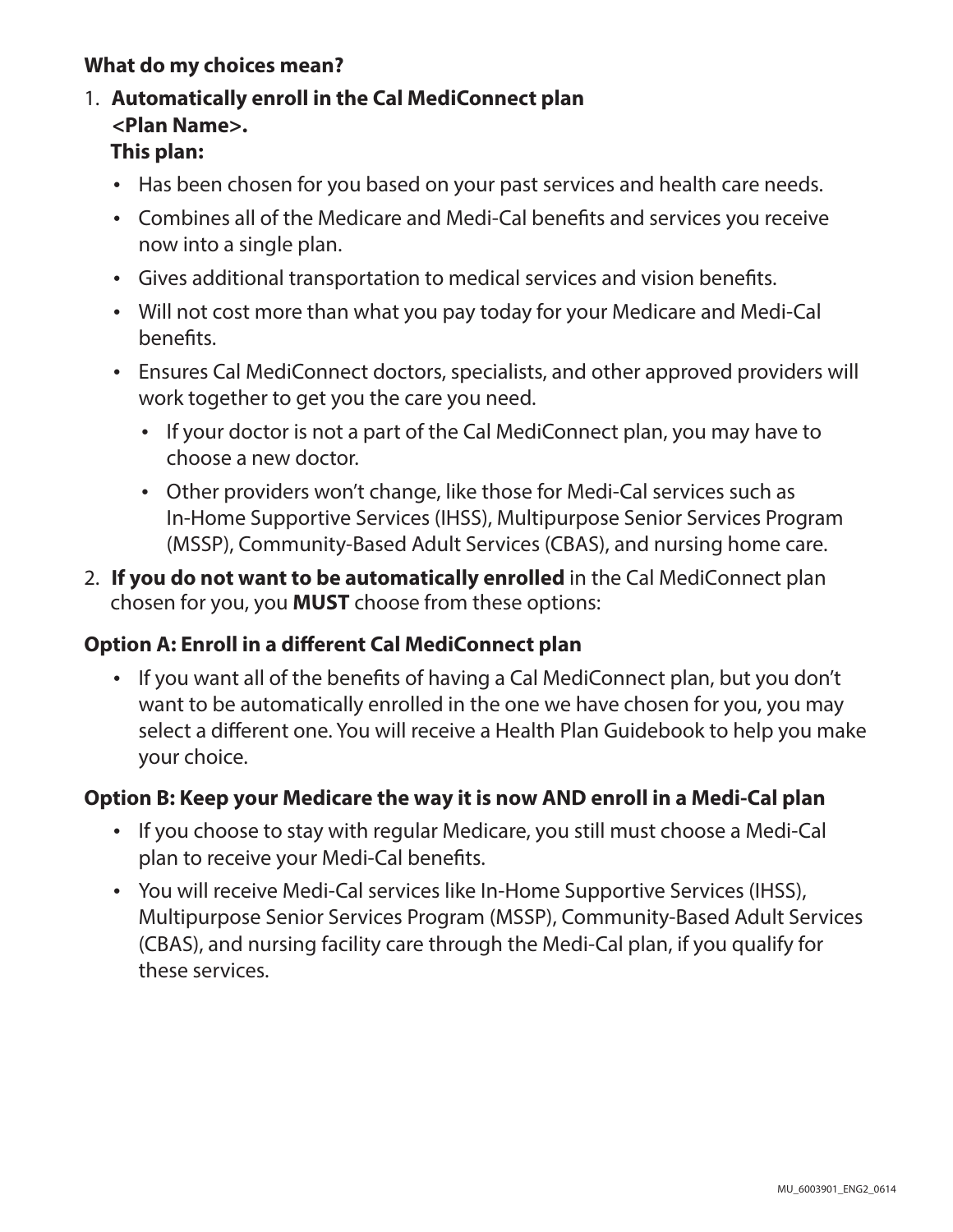### **The Program of All-inclusive Care for the Elderly (PACE) may be an option for you.**

- You may be eligible to join PACE if you are 55 or older and need a higher level of care in order to live at home.
- PACE provides and coordinates all Medicare and Medi-Cal benefits plus some extra services to help seniors who have chronic conditions live at home.
- You may have to choose new doctors and other providers.
- While we are checking your eligibility for PACE, you will not be enrolled in Cal MediConnect. However, you must still choose a Cal MediConnect plan in Option A OR a Medi-Cal plan in Option B. We will need to know your choice just in case you do not qualify for PACE.

#### **What should I do now?**

- Expect a Health Plan Guidebook and Choice Book to come in the mail.
- Expect to receive a letter from your Medicare Part D Prescription Drug Plan saying that your coverage will be ending. You will continue to receive your prescription drug benefits from your current plan until your new prescription coverage from the Cal MediConnect plan starts. You will not lose your prescription drug coverage at any time.
- Review the information in the Guidebook and your choices above to select the option that is best for you. Talk about your choices with someone who knows about your health care needs, like your family or call the California Health Insurance Counseling & Advocacy Program for free counseling at 1-800-434-0222.
- To make a choice, you **MUST** either contact Health Care Options at 1-844-580-7272 or fill out and return the Plan Choice Form Use the Plan Choice Form to make that choice and mail it in by 00/00/0000.

# **If you do not make a choice, your coverage in Cal MediConnect <plan name>**

**will become effective on 00/00/0000.**